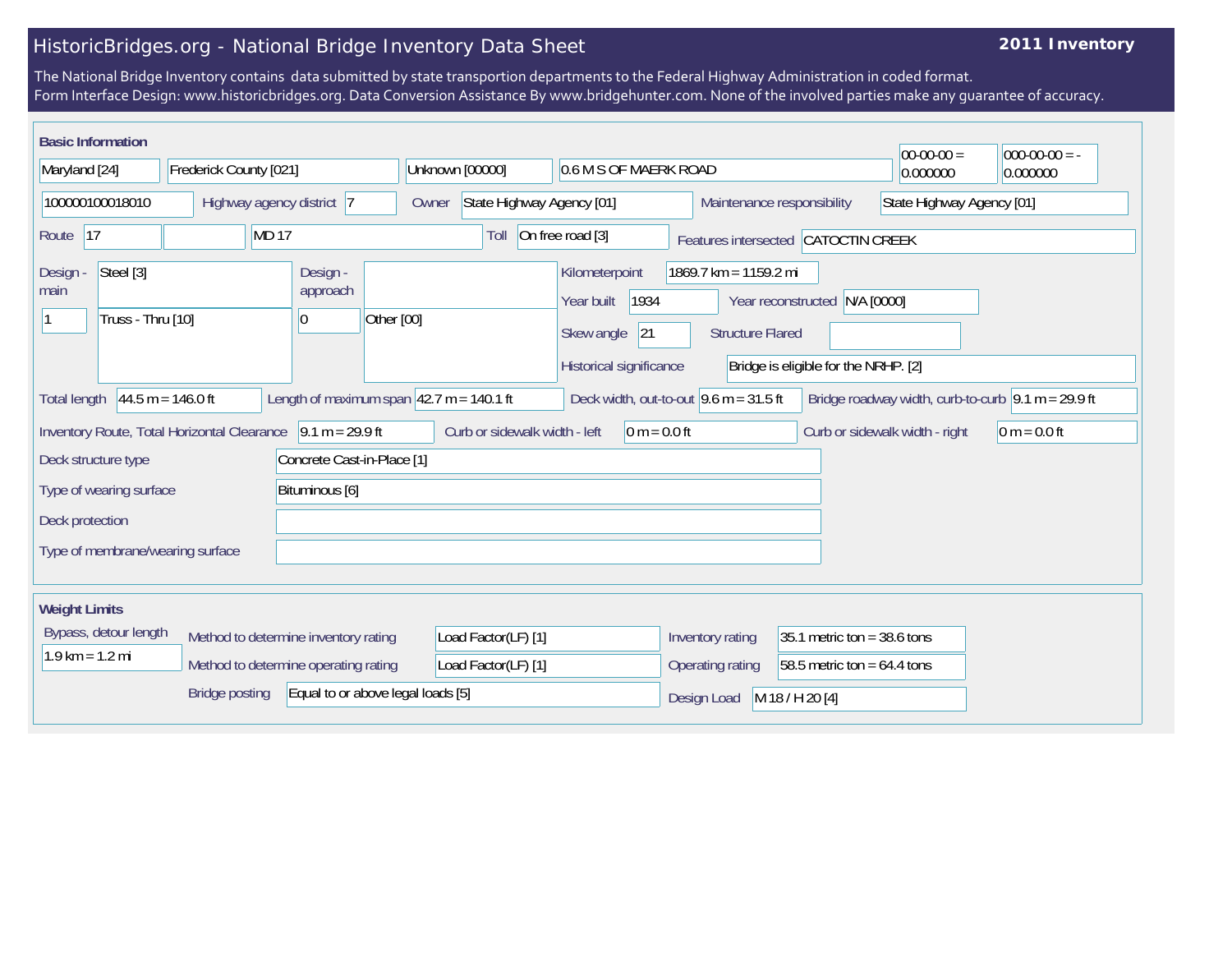| <b>Functional Details</b>                                                                                                             |                                                                                |                                              |  |  |  |  |  |  |
|---------------------------------------------------------------------------------------------------------------------------------------|--------------------------------------------------------------------------------|----------------------------------------------|--|--|--|--|--|--|
| 5891<br>Average daily truck traffi 8<br>Average Daily Traffic                                                                         | Year 2009<br>7738<br>Future average daily traffic<br>%                         | 2026<br>Year                                 |  |  |  |  |  |  |
| Road classification<br>Major Collector (Rural) [07]                                                                                   | Lanes on structure 2                                                           | Approach roadway width<br>$13.1 m = 43.0 ft$ |  |  |  |  |  |  |
| Type of service on bridge Highway [1]                                                                                                 | Direction of traffic 2 - way traffic [2]                                       | Bridge median                                |  |  |  |  |  |  |
| No parallel structure exists. [N]<br>Parallel structure designation                                                                   |                                                                                |                                              |  |  |  |  |  |  |
| Waterway [5]<br>Type of service under bridge                                                                                          | Navigation control<br>Lanes under structure<br> 0                              |                                              |  |  |  |  |  |  |
| Navigation horizontal clearance $ 0 = N/A$<br>$0 = N/A$<br>Navigation vertical clearanc                                               |                                                                                |                                              |  |  |  |  |  |  |
| Minimum navigation vertical clearance, vertical lift bridge<br>Minimum vertical clearance over bridge roadway<br>$4.8 m = 15.7 ft$    |                                                                                |                                              |  |  |  |  |  |  |
| Minimum lateral underclearance reference feature Feature not a highway or railroad [N]                                                |                                                                                |                                              |  |  |  |  |  |  |
| Minimum lateral underclearance on left $0 = N/A$<br>Minimum lateral underclearance on right $99.9 =$ Unlimited                        |                                                                                |                                              |  |  |  |  |  |  |
| Minimum vertical underclearance reference feature Feature not a highway or railroad [N]<br>Minimum Vertical Underclearance $ 0 = N/A$ |                                                                                |                                              |  |  |  |  |  |  |
| Appraisal ratings - underclearances N/A [N]                                                                                           |                                                                                |                                              |  |  |  |  |  |  |
|                                                                                                                                       |                                                                                |                                              |  |  |  |  |  |  |
| <b>Repair and Replacement Plans</b>                                                                                                   |                                                                                |                                              |  |  |  |  |  |  |
| Type of work to be performed<br>Work done by                                                                                          |                                                                                |                                              |  |  |  |  |  |  |
|                                                                                                                                       | Bridge improvement cost<br>Roadway improvement cost                            |                                              |  |  |  |  |  |  |
|                                                                                                                                       | Length of structure improvement<br>Total project cost                          |                                              |  |  |  |  |  |  |
|                                                                                                                                       | Year of improvement cost estimate                                              |                                              |  |  |  |  |  |  |
|                                                                                                                                       | Border bridge - state<br>Border bridge - percent responsibility of other state |                                              |  |  |  |  |  |  |
|                                                                                                                                       | Border bridge - structure number                                               |                                              |  |  |  |  |  |  |